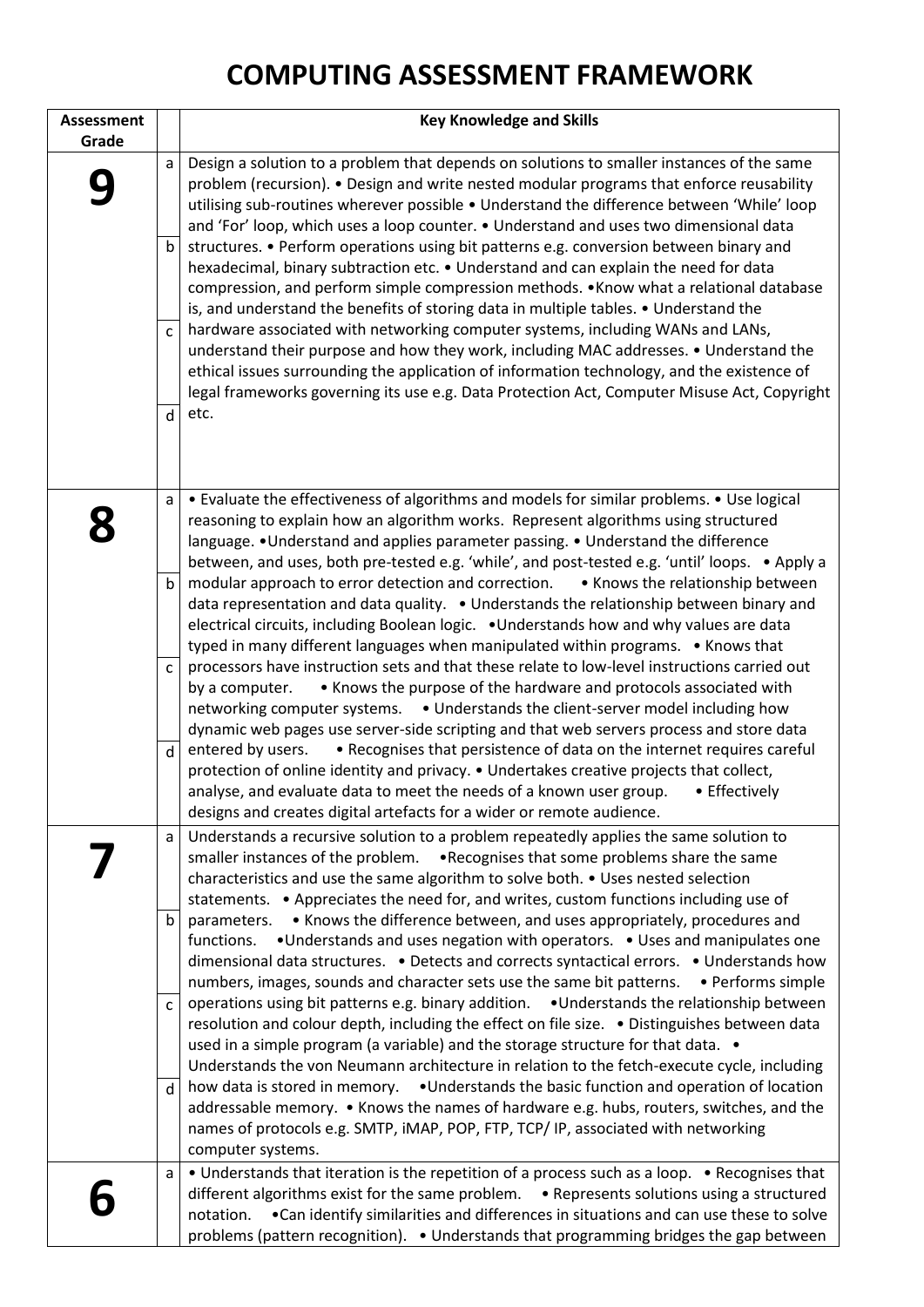| a<br>$\mathbf b$<br>$\mathsf{C}$ | • Understands that algorithms are implemented on digital devices as programs. • Designs<br>simple algorithms using loops, and selection i.e. if statements. • Uses logical reasoning to<br>predict outcomes. • Detects and corrects errors i.e. debugging, in algorithms. • Uses<br>arithmetic operators, if statements, and loops, within programs. . Uses logical reasoning to<br>predict the behaviour of programs. . Detects and corrects simple semantic errors i.e.<br>debugging, in programs. • Recognises different types of data: text, number.<br>•Appreciates<br>that programs can work with different types of data. • Recognises that data can be<br>structured in tables to make it useful. • Recognises that a range of digital devices can be<br>considered a computer. • Recognises and can use a range of input and output devices. •<br>Understands how programs specify the function of a general purpose computer. •<br>Navigates the web and can carry out simple web searches to collect digital content.<br>Demonstrates use of computers safely and responsibly, knowing a range of ways to report |
|----------------------------------|-----------------------------------------------------------------------------------------------------------------------------------------------------------------------------------------------------------------------------------------------------------------------------------------------------------------------------------------------------------------------------------------------------------------------------------------------------------------------------------------------------------------------------------------------------------------------------------------------------------------------------------------------------------------------------------------------------------------------------------------------------------------------------------------------------------------------------------------------------------------------------------------------------------------------------------------------------------------------------------------------------------------------------------------------------------------------------------------------------------------------------|
| d                                | what is acceptable and unacceptable behaviour when using technologies and online<br>services.                                                                                                                                                                                                                                                                                                                                                                                                                                                                                                                                                                                                                                                                                                                                                                                                                                                                                                                                                                                                                               |
| $\mathsf{C}$                     | including sensors and application software. . Understands the difference between<br>hardware and application software, and their roles within a computer system. •<br>Understands the difference between the internet and internet service e.g. world wide web.<br>• Shows an awareness of, and can use a range of internet services e.g. VOIP. • Recognises                                                                                                                                                                                                                                                                                                                                                                                                                                                                                                                                                                                                                                                                                                                                                                |
| b                                | sequence of selection statements in programs, including an if, then and else statement. •<br>Understands the difference between data and information. . Knows why sorting data in a<br>flat file can improve searching for information. • Uses filters or can perform single criteria<br>searches for information. . Knows that computers collect data from various input devices,                                                                                                                                                                                                                                                                                                                                                                                                                                                                                                                                                                                                                                                                                                                                          |
| a                                | Designs solutions (algorithms) that use repetition and two-way selection i.e. if, then and<br>else. • Uses diagrams to express solutions. • Uses logical reasoning to predict outputs,<br>showing an awareness of inputs. • Creates programs that implement algorithms to achieve<br>given goals. • Declares and assigns variables. • Uses post-tested loop e.g. 'until', and a                                                                                                                                                                                                                                                                                                                                                                                                                                                                                                                                                                                                                                                                                                                                             |
| d                                | ways to report concerns. • Recognises the audience when designing and creating digital<br>content. • Understands the potential of information technology for collaboration when<br>computers are networked. . Uses criteria to evaluate the quality of solutions, can identify<br>improvements making some refinements to the solution, and future solutions.                                                                                                                                                                                                                                                                                                                                                                                                                                                                                                                                                                                                                                                                                                                                                               |
| $\mathsf{C}$                     | inaccurate conclusions. • Understands why and when computers are used. •<br>Understands the main functions of the operating system. . Knows the difference between<br>physical, wireless and mobile networks. . Selects, combines and uses internet services.<br>. Demonstrates responsible use of technologies and online services, and knows a range of                                                                                                                                                                                                                                                                                                                                                                                                                                                                                                                                                                                                                                                                                                                                                                   |
| b                                | and debugs modular programs using procedures. • Knows that a procedure can be used<br>to hide the detail with sub-solution. • Performs more complex searches for information<br>e.g. using Boolean and relational operators. • Analyses and evaluates data and<br>information, and recognises that poor quality data leads to unreliable results, and                                                                                                                                                                                                                                                                                                                                                                                                                                                                                                                                                                                                                                                                                                                                                                       |
| a                                | . Designs solutions by decomposing a problem and creates a sub-solution for each of these<br>• Recognises that different solutions exist for the same problem. • Understands<br>parts.<br>the difference between, and appropriately uses if and if, then and else statements. . Uses a<br>variable and relational operators within a loop to govern termination. . Designs, writes                                                                                                                                                                                                                                                                                                                                                                                                                                                                                                                                                                                                                                                                                                                                          |
|                                  | concepts behind the fetch-execute cycle. • Knows that there is a range of operating<br>systems and application software for the same hardware. . Understands how to construct<br>static web pages using HTML and CSS. . Understands networks                                                                                                                                                                                                                                                                                                                                                                                                                                                                                                                                                                                                                                                                                                                                                                                                                                                                                |
| d                                | Knows that computers transfer data in binary. • Understands the relationship between<br>binary and file size (uncompressed). • Defines data types: real numbers and Boolean. •<br>Queries data on one table using a typical query language. . Recognises and understands<br>the function of the main internal parts of basic computer architecture. • Understands the                                                                                                                                                                                                                                                                                                                                                                                                                                                                                                                                                                                                                                                                                                                                                       |
| $\mathsf{C}$                     | operators and expressions e.g. Boolean, and applies them in the context of program control.<br>• Selects the appropriate data types. • Knows that digital computers use binary to<br>represent all data. • Understands how bit patterns represent numbers and images. •                                                                                                                                                                                                                                                                                                                                                                                                                                                                                                                                                                                                                                                                                                                                                                                                                                                     |
| $\mathsf b$                      | algorithmic solutions and computers. • Has practical experience of a high-level textual<br>language, including using standard libraries when programming. . Uses a range of                                                                                                                                                                                                                                                                                                                                                                                                                                                                                                                                                                                                                                                                                                                                                                                                                                                                                                                                                 |